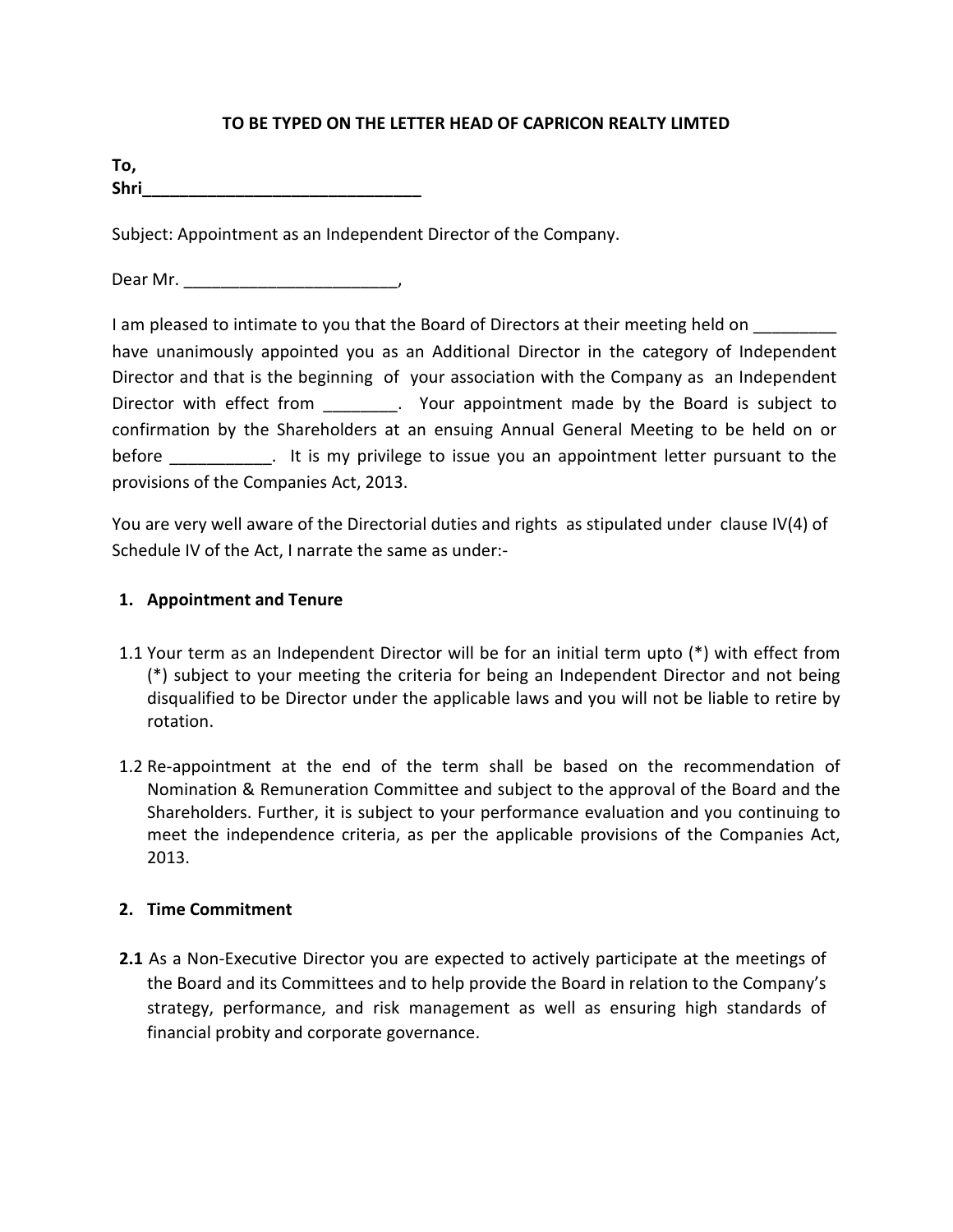- **2.2** The Board normally meets at least four times in a year. The Audit Committee also meets at least one time in a year. Besides, there are other Committees like Nomination and Remuneration Committee and Corporate Social Responsibility Committee, meetings of which are ordinarily convened once in a year.
- **2.3** You are expected to attend Board, Board Committees and Shareholders meetings and devote such time as appropriate for you to discharge your duties effectively. Ordinarily, all meetings are held in Mumbai.
- **2.4** By accepting this appointment, you confirm that you will allocate sufficient time to meet the expectations from you to the satisfaction of the Board.

## **3. Role & Duties:**

As a director of the Company, you have duties and obligations as set out in the Code for Independent Directors under Schedule IV of Companies Act, 2013 and the same is attached as **Annexure I as ready reference.** 

## **4. Liability:**

As an Independent Director, your liability will be there in respect of such acts of omission or commission by the Company, which had occurred with your knowledge, attributable through board processes, and with your consent or connivance or where you had not acted diligently.

#### **5. Attendance through Video / Audio visual:**

- (i) You may attend the board or committee meetings through video conferencing or other audio visual means, subject to the applicable provisions of the Companies Act 2013.
- (ii) You may make use of video, telephone, electronic mail, any other technology which permits each director to communicate with every other director, or any combination of these technologies for the purpose of call and holding directors' meetings.

#### **6. Directors' fees / remuneration:**

- (i) A sitting fee will be paid to you for attending each meeting of the board as well as the committee meeting attended by you, as per the provisions of Section 197 of the Companies Act, 2013 and the Articls of Association (AoA), as fixed by the board from time to time;
- (ii) As an Independent Director you are not entitled to any 'stock option' and will not be covered by any pension scheme;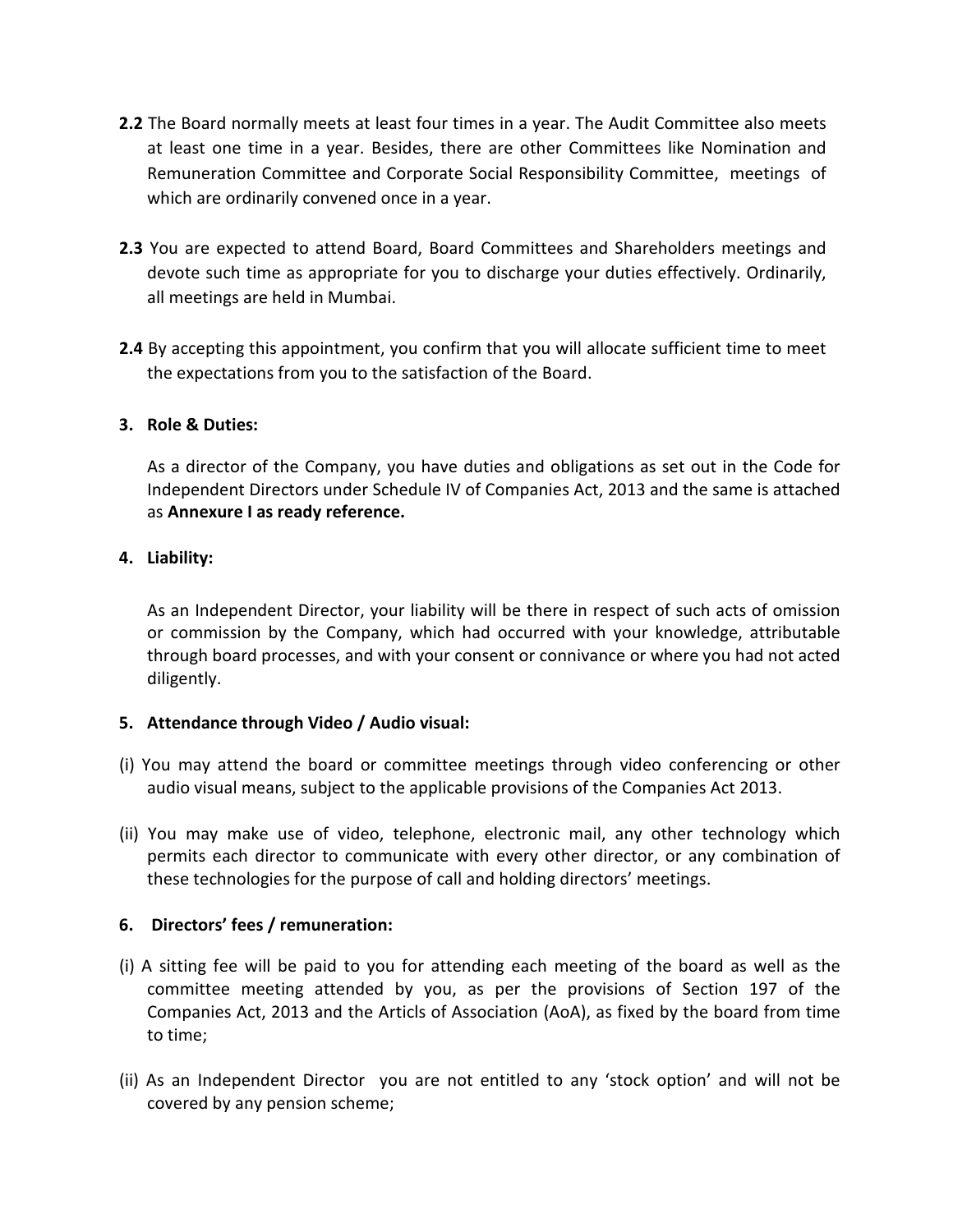### **7. Evaluation Processes:**

Your performance evaluation shall be done by the Board annually, without your participation. You will participate in reviewing the performance of other Directors and the Board as a whole.

# **8. Status of Appointment**

You will not be an employee of the Company and this letter shall not constitute a contract of employment.

# **9. Publication of the letter of appointment:**

In line with provision of sub clause 6 of Schedule IV to the Companies Act, 2013, the Company will be making public the terms and conditions of your appointment and will also be posting the same on the Company's website.

# **10. Confidentiality and access to records:**

(i) Directors have a right of access to Company's documents and records, including financial records, as per the provisions of the Companies Act, 2013; and

(ii) Any confidential information, which may come to your knowledge in the performance of your duties as a director of the Company must not be divulged, except so far as (a) it may be necessary in connection with the proper performance of your duties to the Company; (b) the Company may, from time to time, authorise you to disclose such information, as may be required by you with the condition that you will take all reasonable precautions, as may be necessary to maintain the secrecy and confidentiality of all confidential information of the Company; (c) as may be required by law to disclose.

# **11. Termination:**

You may resign from the directorship of the Company by giving a notice in writing to the Company stating the reasons for resignation. The resignation shall take effect from the date on which the notice is received by the Company or the date, if any, specified by you in the notice, whichever is later.

On account of any change in circumstances, if you do not meet the criteria for "independence" as envisaged in Section 149(6) of the Companies Act, 2013 (as amended from time to time), you shall promptly submit your resignation to the Company with effect from the date of such change in status.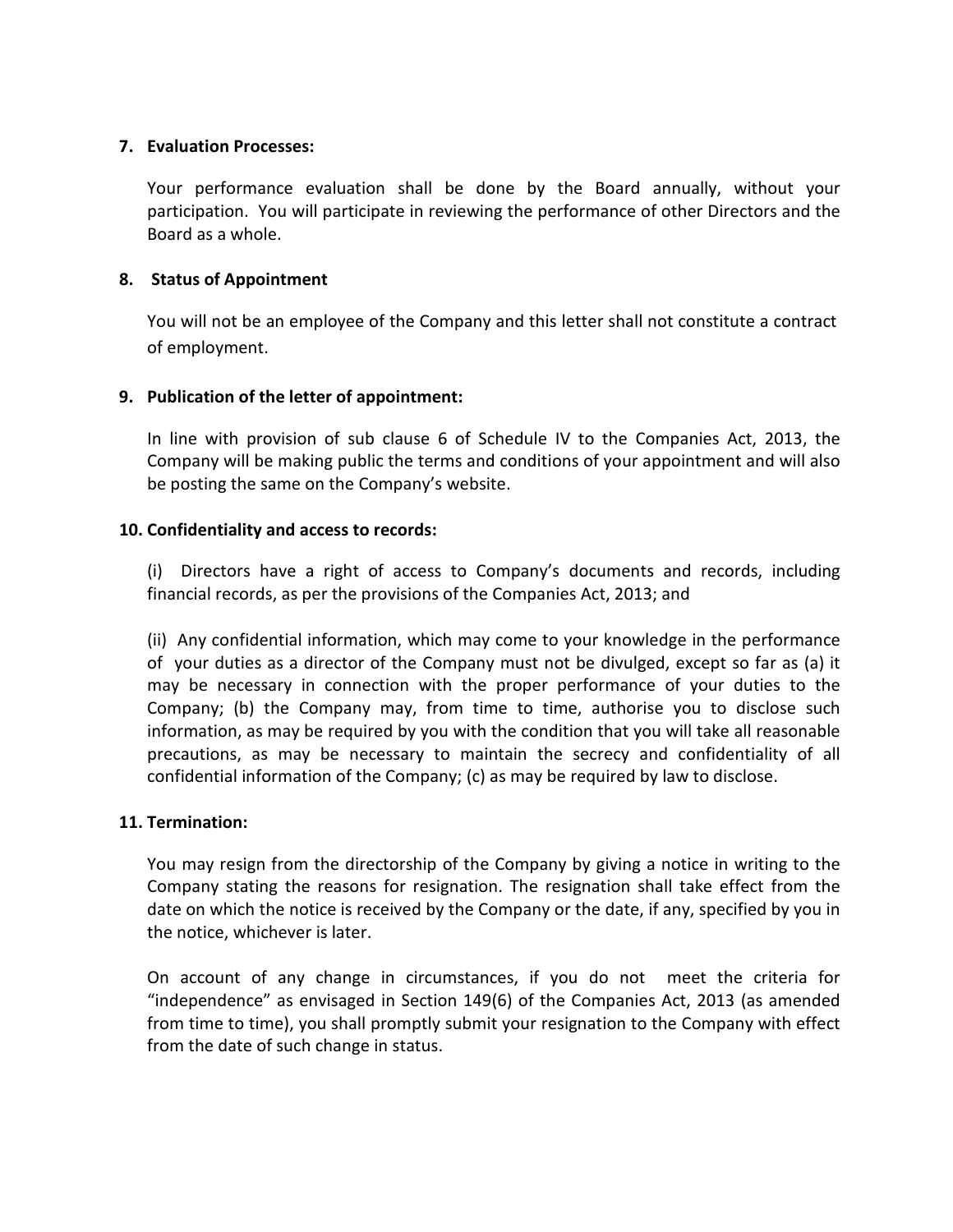## **12. Conflict of interest:**

By accepting this appointment, you are deemed to have confirmed that, your appointment as an Independent Director of the Company and any other position you hold including your directorships in other organizations, will not give rise to any 'conflict of interest'. In case you become aware of any conflict or potential conflict during the period of your appointment, you are expected to notify the same to the board.

# **13. Disclosures:**

- 13.1 Pursuant to the provisions of Section 184(1) of the Companies Act, 2013 you are required to disclose your concern or interest in any company or companies or bodies corporate, firms or other association of individuals which shall include the shareholding, as prescribed under the Rule 9 of the Companies (Meetings of the Board and its Powers) Rules, 2014.
- 13.2 The Company has an obligation to include in its Annual Accounts a note of any material interest that a Director may have in any transaction or arrangement that the Company has entered into. Such interest should be disclosed not later than when the transaction or arrangement comes up at a Board meeting so that the minutes may record your interest appropriately and our records are updated. A general notice that you are interested in any contracts with a particular person, firm or company is acceptable.
- 13.3 Pursuant to the provisions of Section 149(7) you are required to give a declaration that you meet the criteria of independence as provided in Section 149(6) of the Companies Act, 2013 in the prescribed format. **(Annexure II).** Thereafter at the first meeting of the Board in every financial year

# **14. General:**

- 14.1 All the terms as mentioned above including your appointment, professional conduct, role and functions, duties and evaluation shall be governed by the Companies Act, 2013 and Rules made thereunder , as amended from time to time.
- 14.2 This Letter and any non-contractual obligations arising out of or in connection with this Letter are governed by, and shall be construed in accordance with the laws of India and subject to the exclusive jurisdiction of the Courts of India.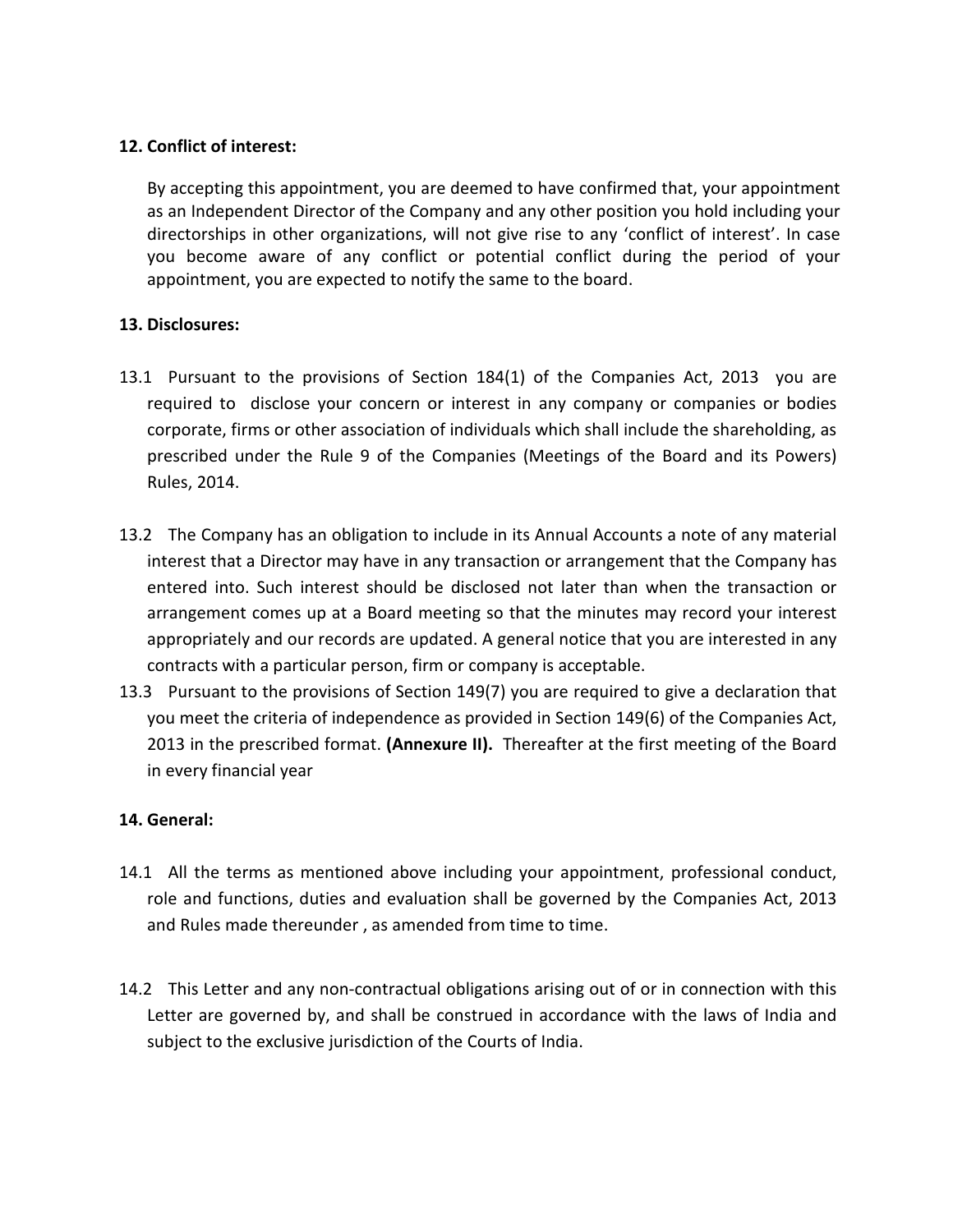14.3 If you are willing to accept these terms of appointment relating to your appointment as a non executive Independent Director of the Company, kindly confirm your acceptance of these terms by signing and returning to us the enclosed copy of this letter.

Yours sincerely

 **\_\_\_\_\_\_\_\_\_\_\_\_\_\_\_\_** 

For and on behalf of **Capricon Realty Limited Limited** 

**Chairman and Joint Managing Director** 

 $\overline{\phantom{a}}$  , where  $\overline{\phantom{a}}$  , where  $\overline{\phantom{a}}$  , where  $\overline{\phantom{a}}$  , where  $\overline{\phantom{a}}$ 

DIN: \_\_\_\_\_\_\_\_\_\_\_\_\_\_

**\_\_\_\_\_\_\_\_\_\_\_\_\_\_\_\_\_** 

Address:

I hereby acknowledge receipt of and accept the terms set out in this letter.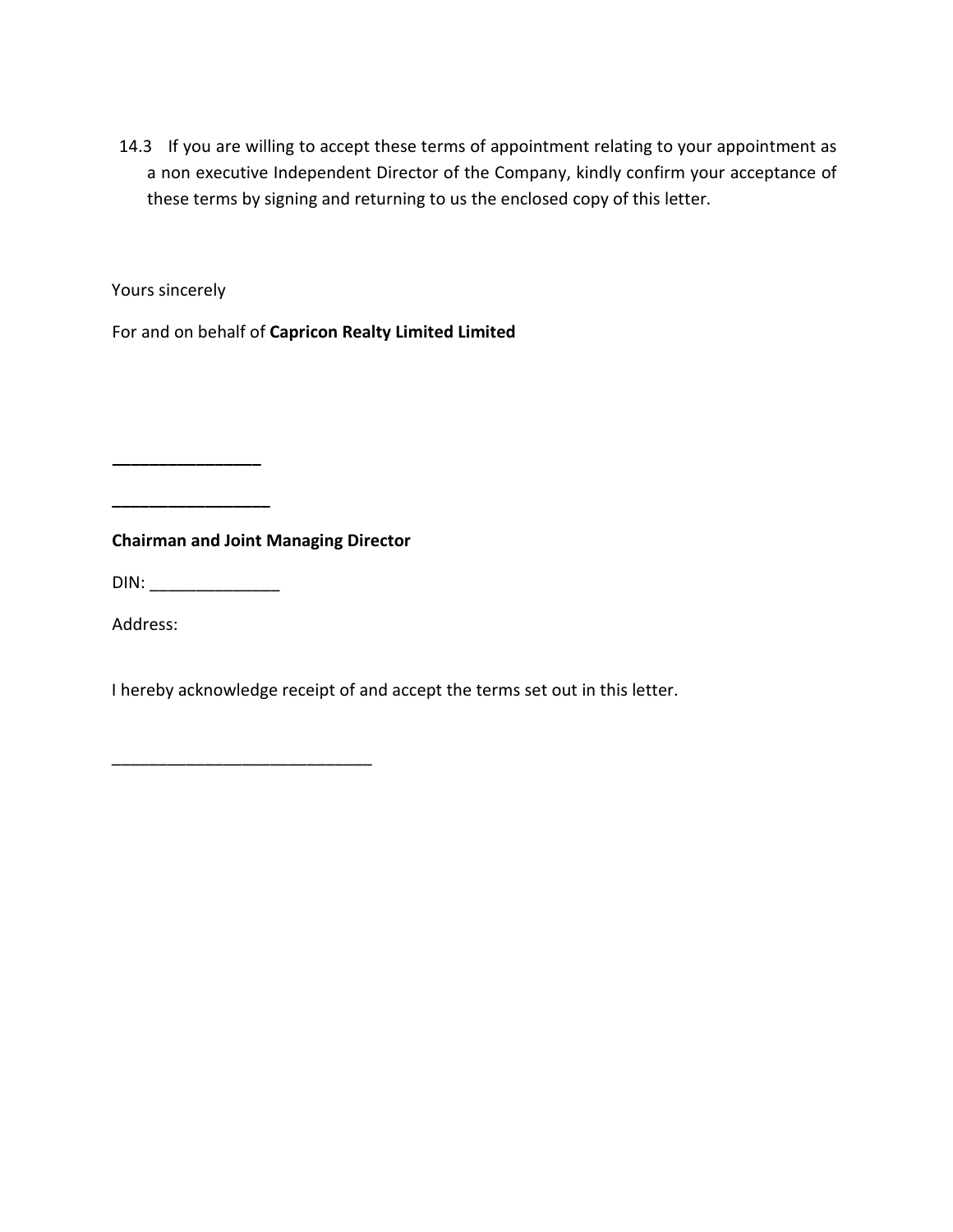## **TERMS OF APPOINTMENT OF INDEPENDENT DIRECTOR**

#### **Annexure – I**

#### **CODE FOR INDEPENDENT DIRECTORS**

In terms of the provisions of Section 149(7) of Companies Act, 2013 (the Act 2013) and other applicable provisions , it is mandatory for all Independent Directors to adhere with the Code has been prescribed under Schedule IV of the Act 2013 and the same is reproduced herein below for your perusal and ready reference.

The Code is a guide to professional conduct for independent directors. Adherence to these standards by independent directors and fulfillment of their responsibilities in a professional and faithful manner will promote confidence of the investment community, particularly minority shareholders, regulators and companies in the institution of independent directors.

## **I. Guidelines of professional conduct:**

An independent director shall:

- Uphold ethical standards of integrity and probity;
- Act objectively and constructively while exercising his duties;
- Exercise his responsibilities in a bona fide manner in the interest of the Company;
- Devote sufficient time and attention to his professional obligations for informed and balanced decision making;
- Not allow any extraneous considerations that will vitiate his exercise of objective independent judgment in the paramount interest of the Company as a whole, while concurring in or dissenting from the collective judgment of the Board in its decision making;
- Not abuse his position to the detriment of the Company or its shareholders or for the purpose of gaining direct or indirect personal advantage or advantage for any associated person;
- Refrain from any action that would lead to loss of his independence;
- Where circumstances arise which make an independent director lose his independence, the independent director must immediately inform the Board accordingly;
- Assist the Company in implementing the best corporate governance practices.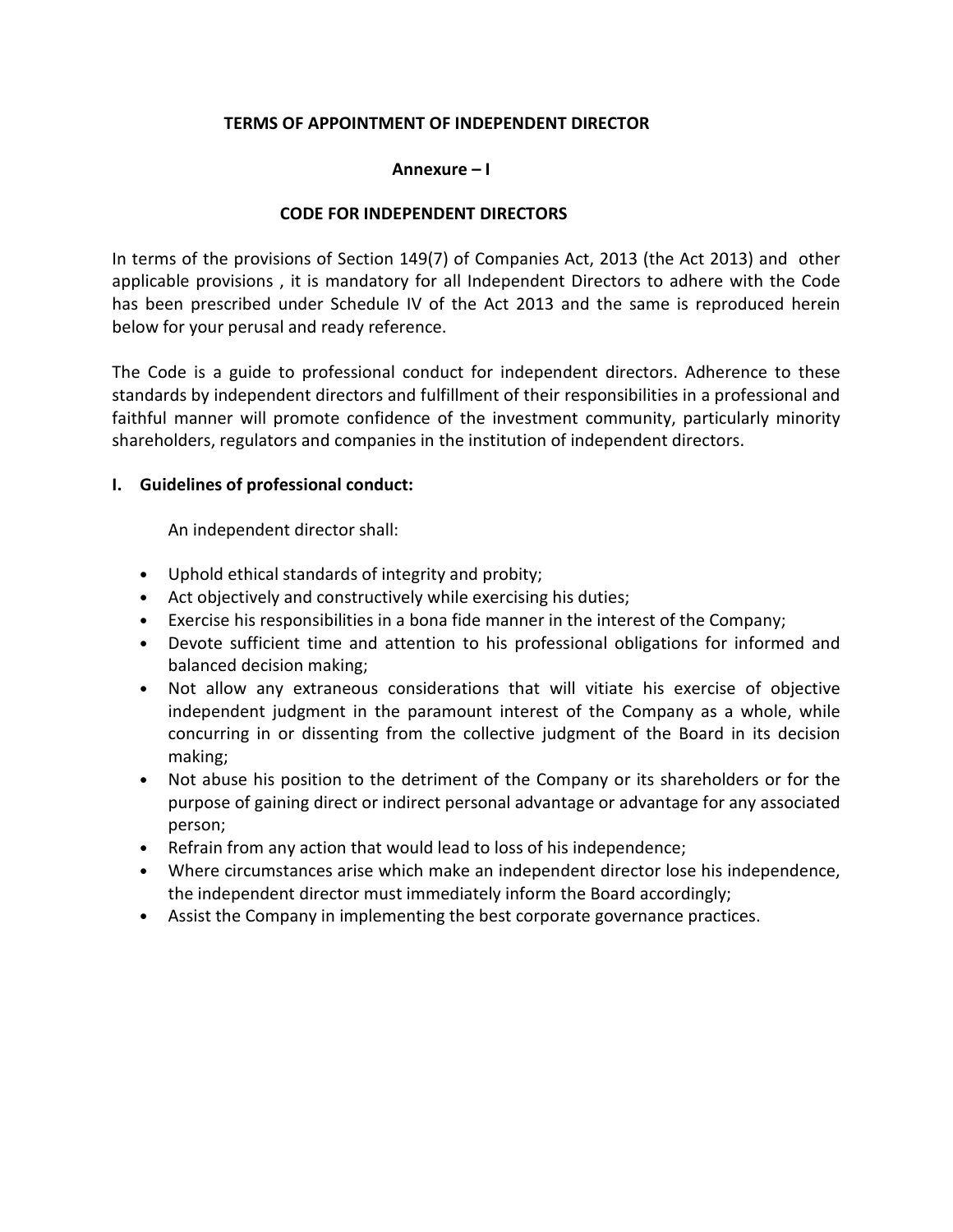#### **II. Roles and Functions**

An independent director shall:

- Help in bringing an independent judgment to bear on the Board's deliberations especially on issues of strategy, performance, risk management, resources, key appointments and standards of conduct;
- Bring an objective view in the evaluation of the performance of board and management;
- Scrutinize the performance of management in meeting agreed goals and objectives and monitor the reporting of performance;
- Satisfy themselves on the integrity of financial information and those financial controls and the systems of risk management are robust and defensible;
- Safeguard the interests of all stakeholders, particularly the minority shareholders;
- Balance the conflicting interest of the stakeholders;
- Determine appropriate levels of remuneration of executive directors, key managerial personnel and senior management and have a prime role in appointing and where necessary recommend removal of executive directors, key managerial personnel and senior management;
- Moderate and arbitrate in the interest of the Company as a whole, in situations of conflict between management and shareholder's interest.

#### **III. Duties:**

An independent director shall:

- Undertake appropriate induction and regularly update and refresh their skills, knowledge and familiarity with the Company;
- Seek appropriate clarification or amplification of information and, where necessary, take and follow appropriate professional advice and opinion of outside experts at the expense of the Company;
- Strive to attend all meetings of the Board of Directors and of the Board committees of which he is a member
- Participate constructively and actively in the committees of the Board in which they are chairpersons or members;
- strive to attend the general meetings of the Company;
- Where they have concerns about the running of the Company or a proposed action, ensure that these are addressed by the Board and, to the extent that they are not resolved, insist that their concerns are recorded in the minutes of the Board meeting;
- Keep themselves well informed about the Company and the external environment in which it operates;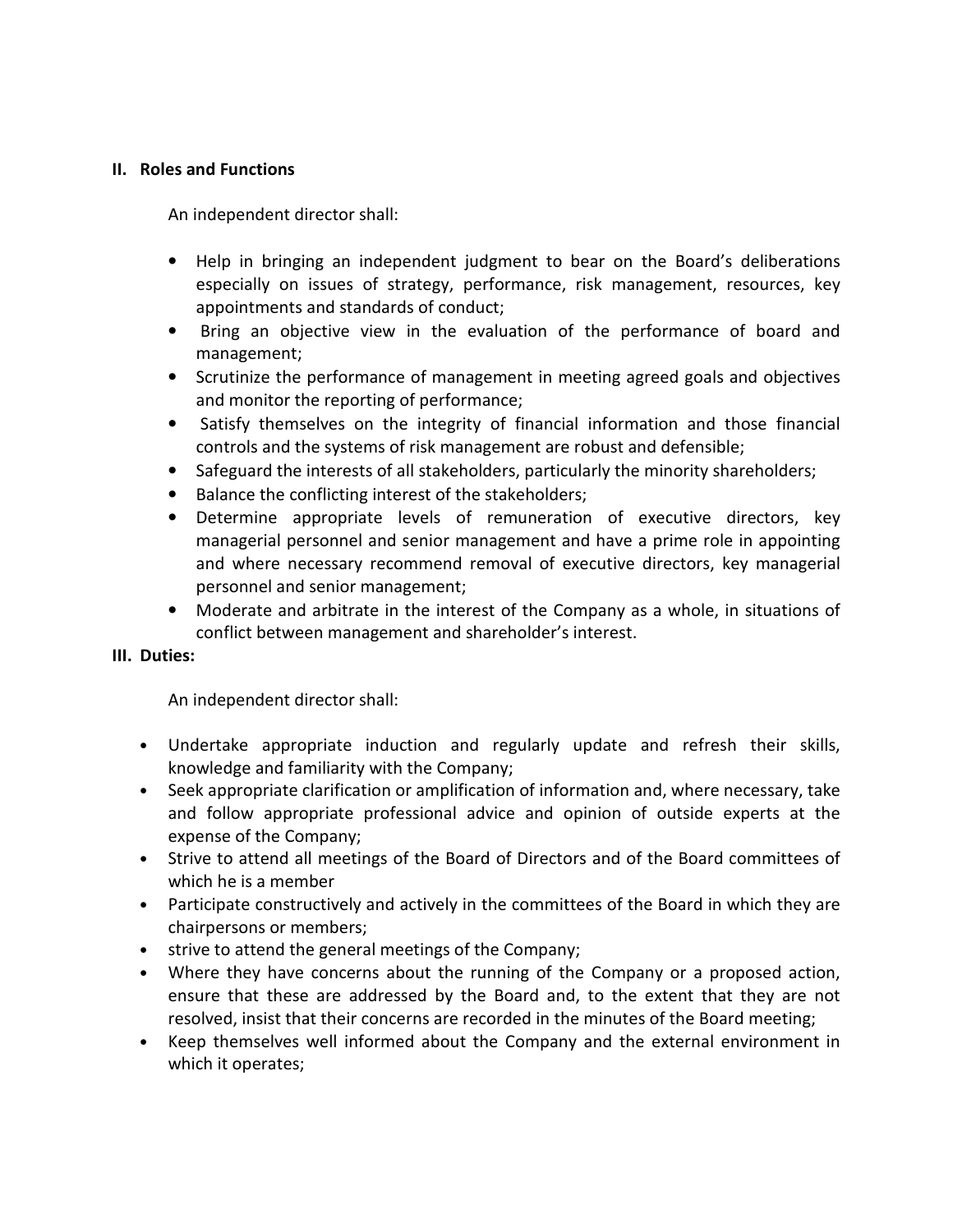- Not to unfairly obstruct the functioning of an otherwise proper Board or committee of the Board;
- Pay sufficient attention and ensure that adequate deliberations are held before approving related party transactions and assure themselves that the same are in the interest of the Company;
- Ascertain and ensure that the Company has an adequate and functional vigil mechanism and to ensure that the interests of a person who uses such mechanism are not prejudicially affected on account of such use;
- Report concerns about unethical behavior, actual or suspected fraud or violation of the Company's code of conduct or ethics policy;
- Acting within his authority, assist in protecting the legitimate interests of the Company, shareholders and its employees;
- Not disclose confidential information, including commercial secrets, technologies, advertising and sales promotion plans, unpublished price sensitive information, unless such disclosure is expressly approved by the Board or required by law.

# **IV. Manner of appointment:**

- Appointment process of independent directors shall be independent of the Company management; while selecting independent directors the Board shall ensure that there is appropriate balance of skills, experience and knowledge in the Board so as to enable the Board to discharge its functions and duties effectively.
- The appointment of independent director(s) of the Company shall be approved at the meeting of the shareholders.
- The explanatory statement attached to the notice of the meeting for approving the appointment of independent director shall include a statement that in the opinion of the Board, the independent director proposed to be appointed fulfils the conditions specified in the Companies Act, 2013 and the rules made there under and that the proposed director is independent of the management.
- The appointment of independent directors shall be formalized through a letter of appointment, which shall set out
- $\triangleright$  The term of appointment;
- $\triangleright$  The expectation of the Board from the appointed director; the Board-level committee(s) in which the director is expected to serve and its tasks;
- $\triangleright$  The fiduciary duties that come with such an appointment along with accompanying Liabilities;
- $\triangleright$  Provision for Directors and Officers (D and O) insurance, if any;
- $\triangleright$  The Code of Business Ethics that the Company expects its directors and employees to follow;
- $\triangleright$  The list of actions that a director should not do while functioning as such in the Company; and
- > The remuneration, mentioning periodic fees, reimbursement of expenses for Participation in the Boards and other meetings and profit related commission, if any.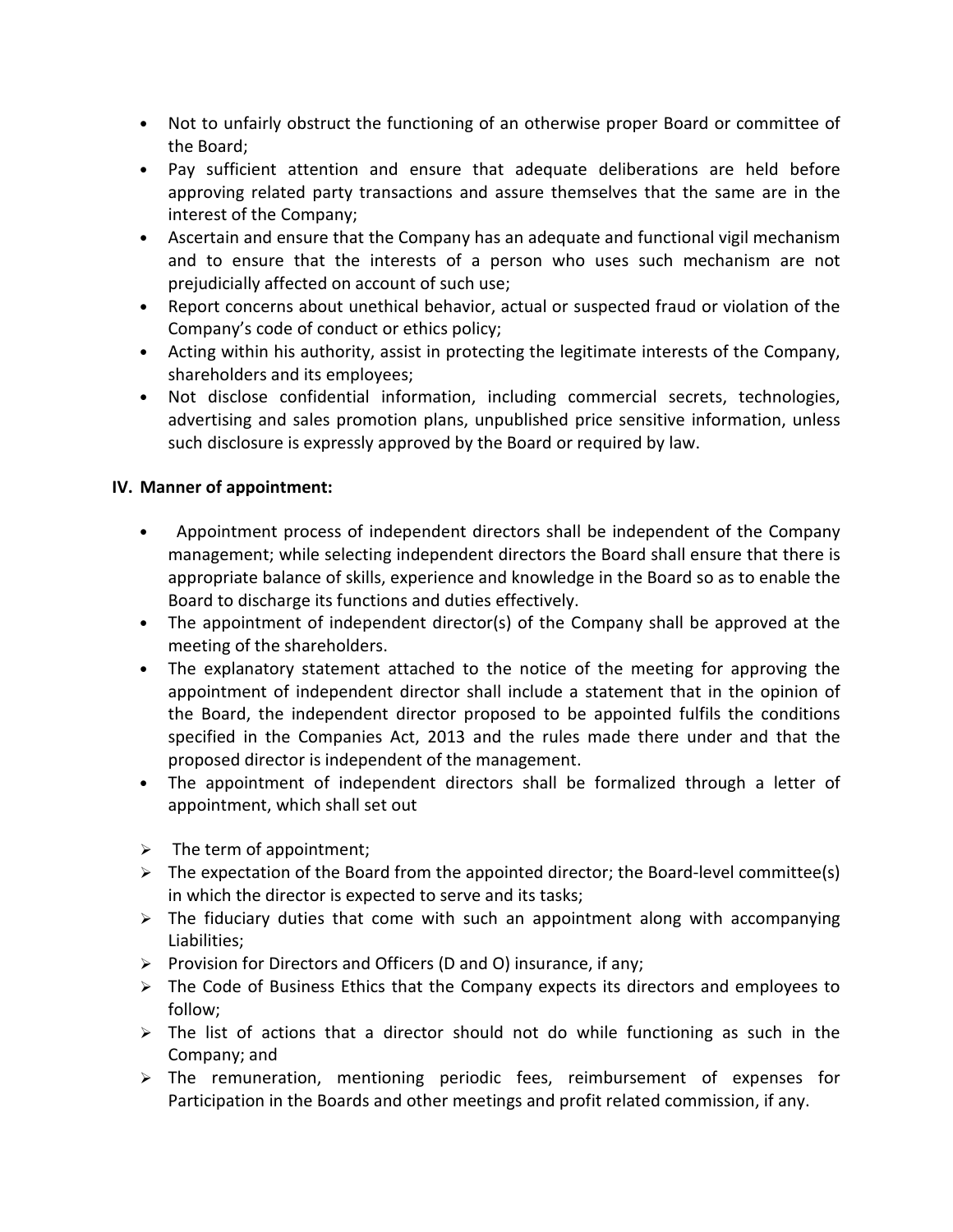- $\triangleright$  The terms and conditions of appointment of independent directors shall be open for inspection at the registered office of the Company by any member during normal business hours.
- $\triangleright$  The terms and conditions of appointment of independent directors shall also be posted on the Company's website.

# **V. Re-appointment:**

The re-appointment of independent director shall be on the basis of report of performance evaluation.

## **VI. Resignation or removal:**

- The resignation or removal of an independent director shall be in the same manner as is provided in sections 168 and 169 of the Companies Act, 2013.
- An independent director who resigns or is removed from the Board of the Company shall be replaced by a new independent director within a period of not more than one hundred and eighty days from the date of such resignation or removal, as the case may be.
- Where the Company fulfils the requirement of independent directors in its Board even without filling the vacancy created by such resignation or removal, as the case may be, the requirement of replacement by a new independent director shall not apply.

#### **VII. Separate meetings:**

- The independent directors of the Company shall hold at least one meeting in a year, without the attendance of non-independent directors and members of management;
- All the independent directors of the Company shall strive to be present at such meeting;
- The meeting shall:
	- $\triangleright$  review the performance of non-independent directors and the Board as a whole;
	- $\triangleright$  review the performance of the Chairperson of the Company, taking into account the views of executive directors and non-executive directors;
	- $\triangleright$  assess the quality, quantity and timeliness of flow of information between the Company management and the Board that is necessary for the Board to effectively and reasonably perform their duties

#### **VIII. Evaluation mechanism:**

- The performance evaluation of independent directors shall be done by the entire Board of Directors, excluding the director being evaluated.
- On the basis of the report of performance evaluation, it shall be determined whether to extend or continue the term of appointment of the independent director.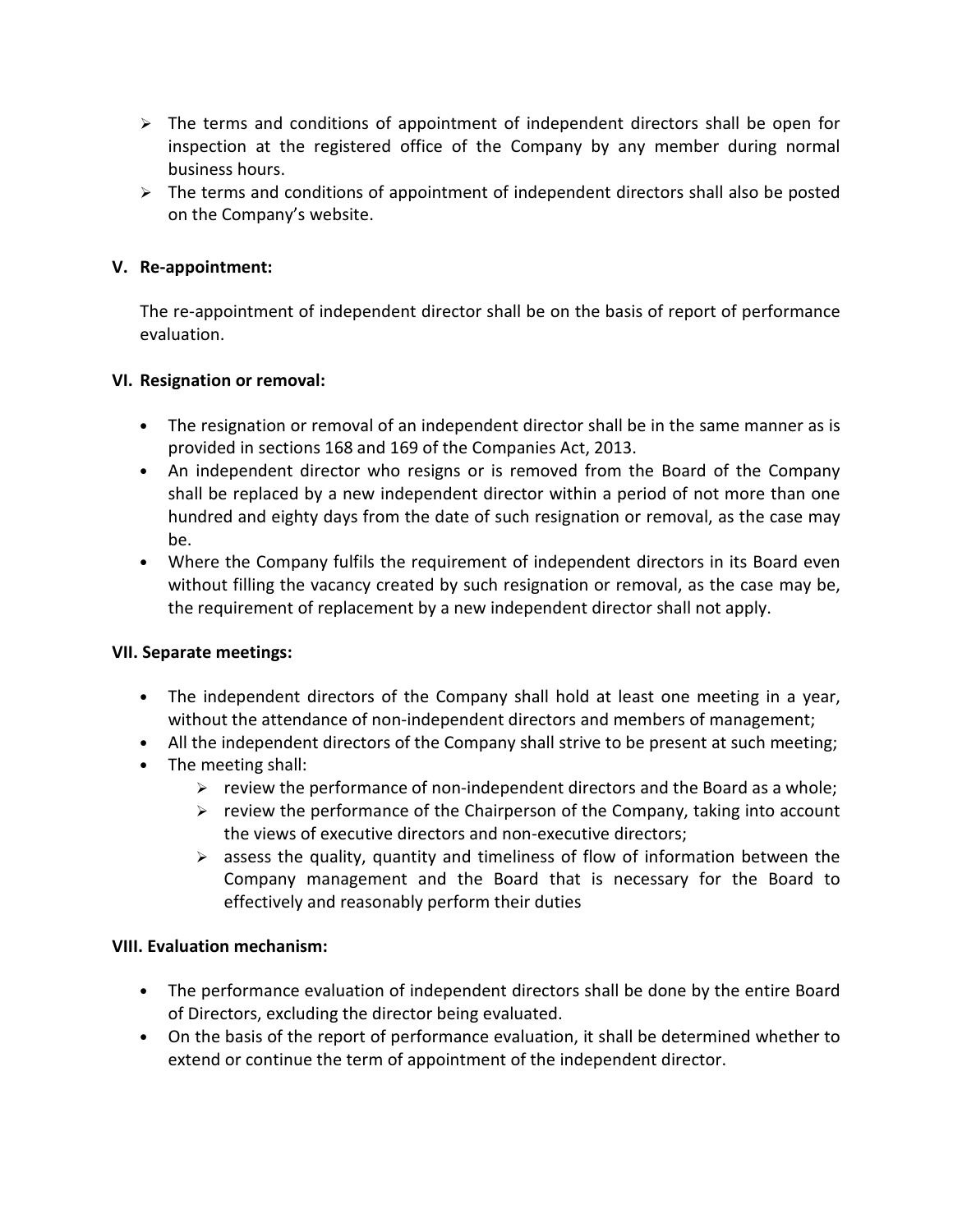### **TERMS OF APPOINTMENT OF INDEPENDENT DIRECTOR**

# **Annexure – II (DECLARATION OF INDEPENDENCE)**

To, The Board of Directors, CAPRICON REALTY LIMITED Sir Vithaldas Chambers, 16, Mumbai Samachar Marg, Fort, Mumbai -400 001

Dear Sirs,

# **Sub: Declaration under sub-section (6) of section 149 of the Companies Act, 2013**

I, \_\_\_\_\_\_\_\_\_\_\_\_\_\_\_\_\_\_, hereby declare that, in terms of the requirements as per sub-section (6) of section 149 read with Schedule IV to the Companies Act, 2013 (the Act):

- (1) I am/was not a promoter nor related to the promoters or directors in the Company;
- (2) Neither I nor my relative/s
	- (a) have or had any pecuniary relationship or transaction with the Company, or their promoters or directors during the current Financial Year (FY) or two immediately preceding FYs. (For relatives- pecuniary relationship or transactions of 2% or more of its gross turnover / total income or Rs. 50 lakhs, whichever is lower);
	- (b) hold or had held the position of key management personnel or is or had been employee of the Company, in any of the immediately preceding three financial years;
	- (c) is or was an employee or proprietor or a partner, in any of the three immediately preceding financial years, in any of the following:
		- (i) a firm of auditors or Company secretaries in practice or cost auditors of the Company; or
		- (ii) any legal or consulting firm that has or had any transaction with the Company, amounting to 10% or more of the gross turnover of such firm.
	- (d) hold (together) 2% or more of the total voting power of the Company;